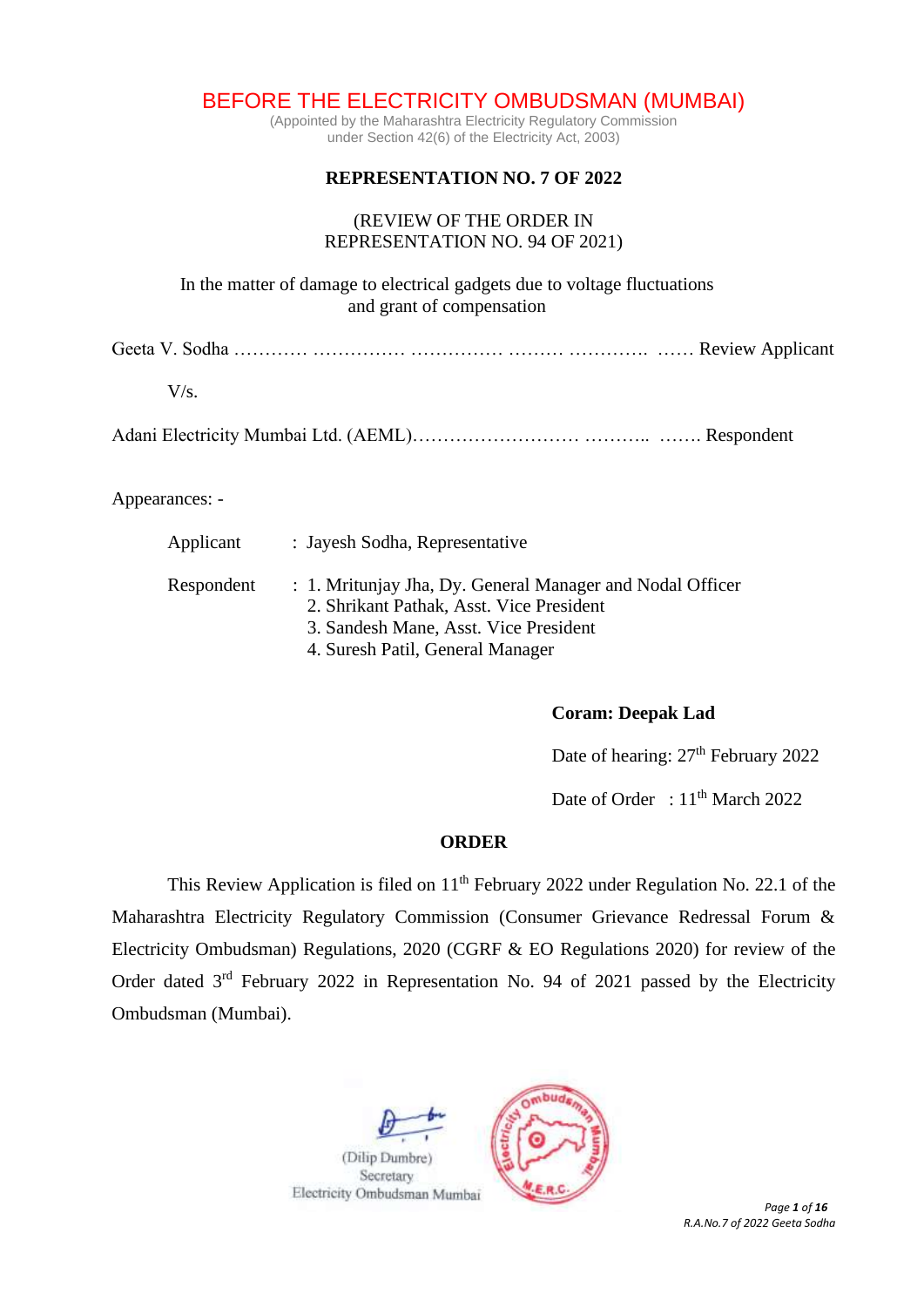2. The Electricity Ombudsman, Mumbai, by its order dated 03.02.2022 has rejected the Representation No.94 of 2021.

3. Aggrieved by the order, the Applicant has filed this Review Application by email dated 11.02.2022 which in brief is as under: -

- (i) 90% of the facts and technical aspects of this case are now on record by way of proceedings held at Internal Grievance Redressal Cell (IGRC), the Forum, and the order of the Electricity Ombudsman (Mumbai) which is under review. However, 10% facts are still not on paper if this matter is to be pushed before the appropriate Court of Law. For example, the Electricity Ombudsman had observed during the hearing that ERP record of the Respondent is misrepresenting the fact that power-cut of Applicant was during midnight hours whereas internal ERP of the Respondent has been punched at morning hours. This is clear manipulation of facts in the case.
- (ii) In the order, it was observed that the case is time barred in view of the Regulation 6.6 of CGRF Regulations 2006. The Applicant stated that delayed / time-barred in the Forum cannot be the ground of rejection of justice before the Electricity Ombudsman as Respondent had never reverted to the queries & plea of the Applicant, and that such delays are not binding to this authority as per the Electricity Act, 2003 (the Act).
- (iii) In the order, it was observed that the 'Schedule B' submitted with the Representation was signed by the Representative, and not by the registered consumer. The Applicant's signature issue is badly argued for the rejection of this case. Such clerical error, if any, should not become one of the hurdles in the justice as the undersigned had personally visited the office of the Electricity Ombudsman for signing. No objection has been raised by the said office at the time of filing the Representation.
- (iv) It is felt that the Electricity Ombudsman might have heard this case either by putting a blindfold on its eyes of not seeing the 'powerful' corporate lobby of AEML V/s poor common man or the Chair of Judge should keep both eyes open in getting the facts and answers right.



*R.A.No.7 of 2022 Geeta Sodha*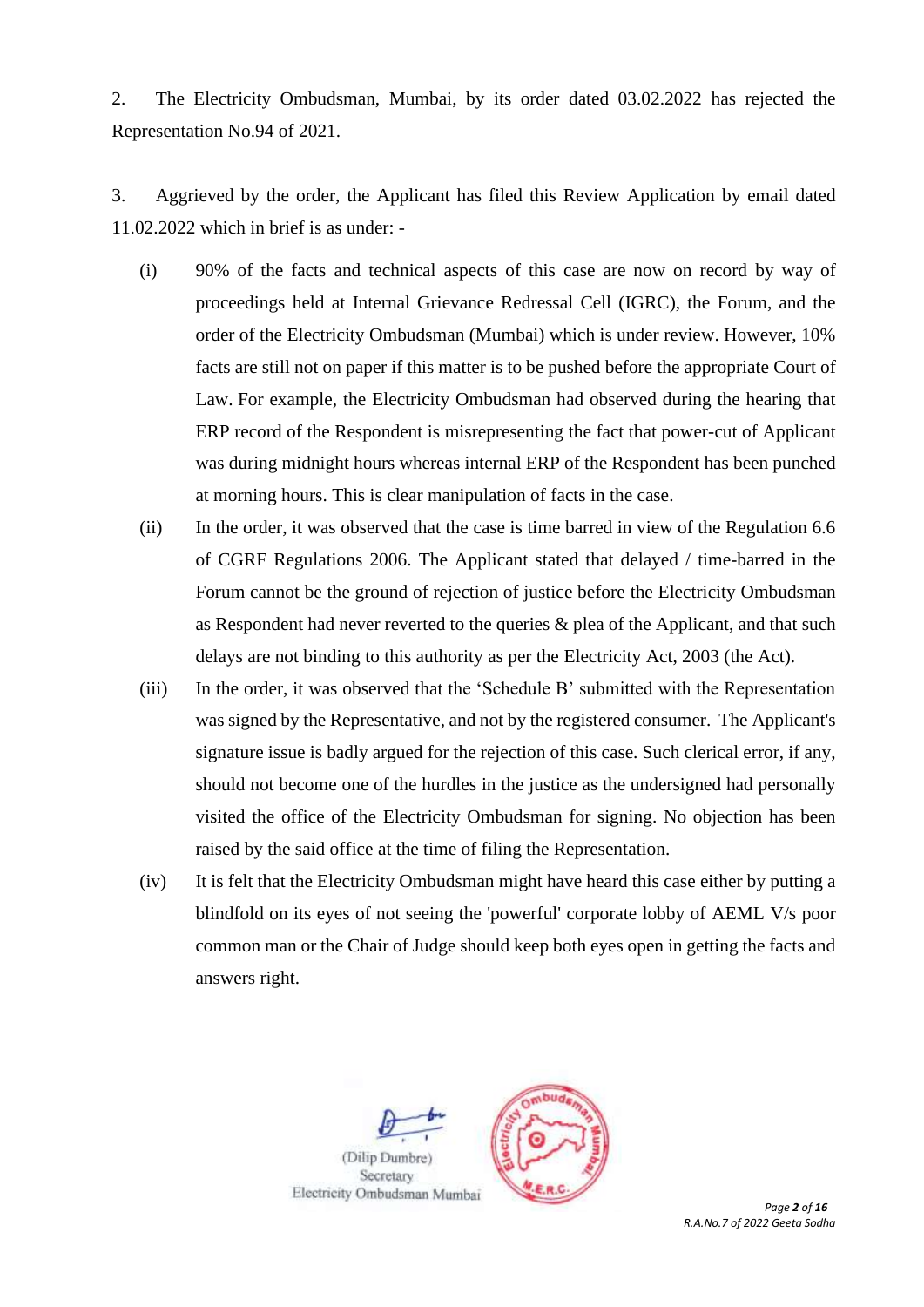- (v) However, it is felt that the Respondent's point-of-view was seriously heard and considered while poor Applicant's point of view was either not seriously heard or not recorded.
- (vi) Why be the losses of gadgets made to borne by poor Applicant for no mistake of his? Interestingly, the Judge has noticed and clearly mentioned that there is a negligence by the Respondent in delayed service of over 3 months against 4 days but not willing to take any action.
- (vii) On records, there has been paradox statements by legal representatives of Respondent, for instance, in IGRC and Forum they have no objection (deem acceptance) about 'Temporary Connection' been exclusively given to said Residential Consumer No.151356328 (amongst entire building meter room). Whereas before the Ombudsman, the Respondent argues that it was 'not temporary connection' for over 3 months. Such bad statements have been disrupting the Justice in this case and needs attention during the proposed repetition hearing 'On Record' by the Electricity Ombudsman as well as High Court /Supreme Court if this gets escalated.
- (viii) Further, before the IGRC and the Forum, the Respondent had accepted the fact that the damaged gadget was inspected by their officer, but in reply of the Representation, the Respondent has taken sudden U-turn that and stated that, no such inspection was done. Such bad fact manipulations are causing injustice.
- (ix) The Respondent has accepted the fact that it was an unprecedented delay in fixing the 'Temporary Connection' for over 3 months and they have no answer to the 'why' as asked by the Electricity Ombudsman during the previous hearing. Thus, the principle of accountability is applicable in Law and that common man cannot be made to bow before the power of corporate and influence the judges and the judgement against justice.
- (x) The order dated 03.02.2022 passed by the Hon'ble Electricity Ombudsman (Mumbai) is unacceptable and have stated the defects in brief as below:

a) A Judge is expected to be sensible and analytical to correctly get the facts and have empathy for the complainant, a common man fighting for justice. Rather, past 3 years,





*Page 3 of 16 R.A.No.7 of 2022 Geeta Sodha*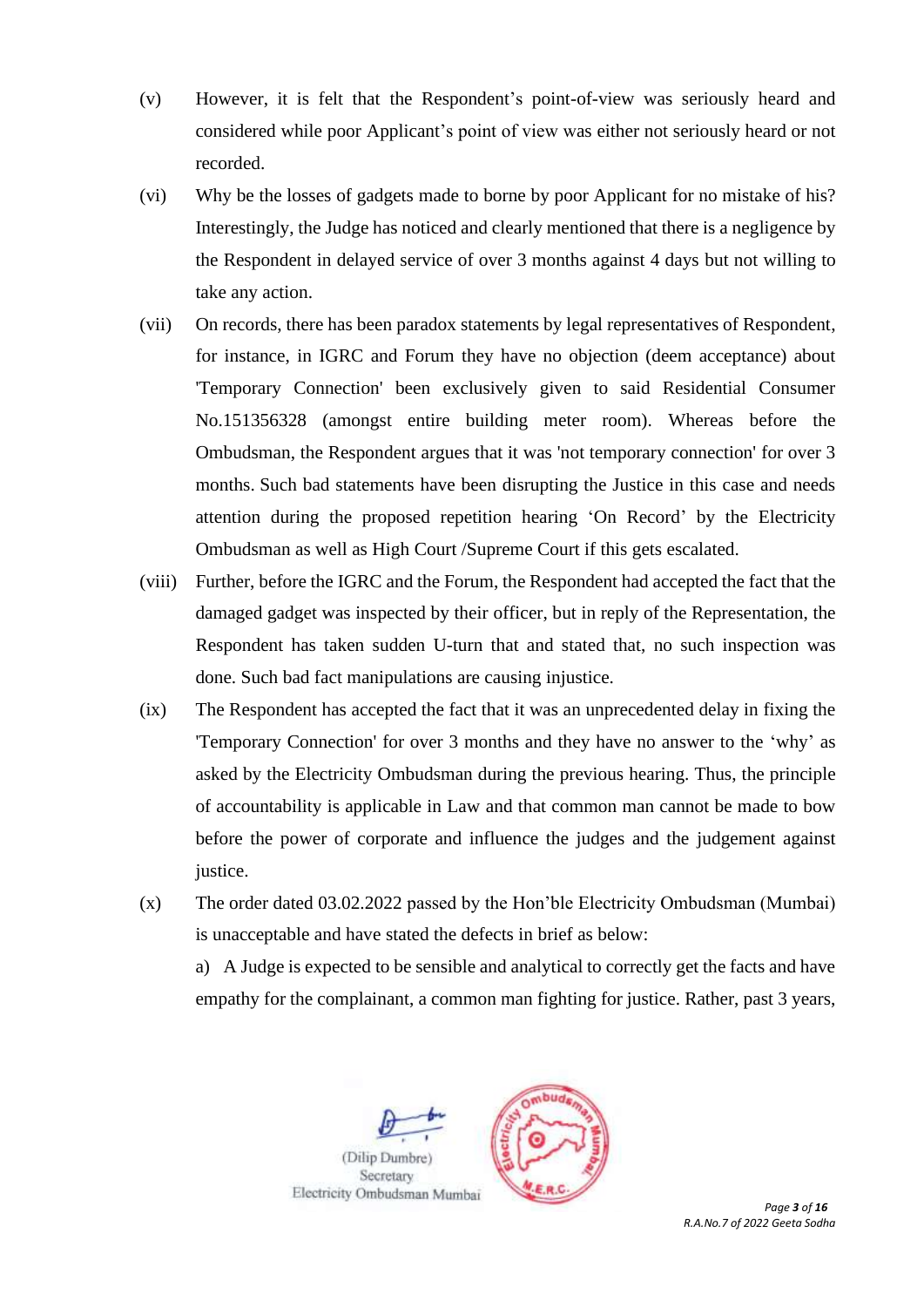the Applicant is burning and fail to understand why she is to bear the loss for Respondent's bad services?

b) Fact of Incident: First 'no power supply' complaint by the Applicant (Consumer No. 151356328) at Flat no. 402, Girnar Co-op. Hsg. Soc. Ltd., S. V. Road, Malad West, Mumbai was made during midnight on 07.06.2019 followed by few power fluctuations resulting in damages to the home gadgets like television, air conditioner, refrigerator and washing machine. All with similar problem of PCB of these gadgets were adversely affected.

c) 'Temporary Connection' as stated in the official record of the Respondent was given since first 'no power supply' on 07.06.2019 for over 3 months without a valid reason while 'Inspection' of damages was observed and attended by an officer of Respondent to the damaged gadgets.

d) The judge should have applied his mind to question and answer whether so many gadgets getting damaged was just a co-incident or consequence of an event due to power fluctuations and sudden power-cut exclusively in only one meter of Applicant amongst all other regular meters in the Society's Meter room.

e) The Judge is aware of the inappropriate punching of records in the ERP system of Respondent (as exposed during argument) wherein crucial time of complaint is wrongly recorded in morning hours instead of actual mid-night power-cut on 07.06.2019 but has no mention of the same in his order dated 03.02.2022.

f) The Judge has blindly accepted the argument by the lawyer of Respondent who claims that 'No Inspection' of damage of gadgets has happened. However, this point of inspection been done by the officer of the Respondent is on record in IGRC as well in Forum and that Respondent had not denied it then.

g) 'No Justice' for clerical error of some missing signature by Applicant in some form is unacceptable. No objection was raised during filing the case.

h) The Forum was ok with two years delay in Forum process as argued by Respondent. The fact is that post IGRC, Applicant was insisting to jointly let Consumer Court hear such non-billing matter, which the Respondent had avoided with no reply, rather insisted to approach the Forum for its comfort.



*R.A.No.7 of 2022 Geeta Sodha*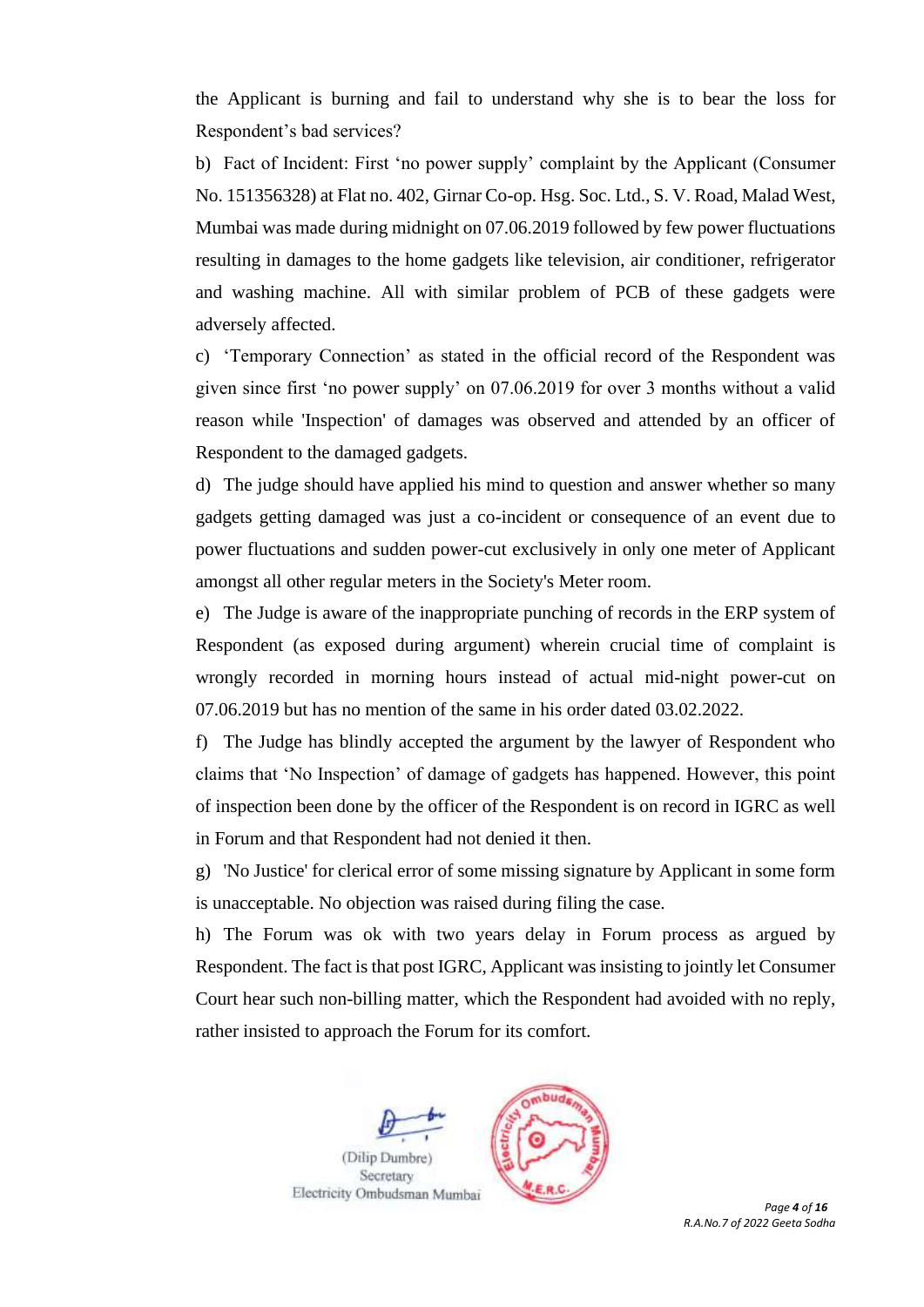i) Undersigned complainant objects to the 'Analysis and Ruling' in Point 8 of Order dated 03.02.2022 in Representation 94 of 2021 to answer Point-by-Point as follows:

Para 8(a) of the order under Review: 'Temporary Connection' word is not coined by Applicant but is official from internal record of the Respondent themselves addressed during follow-up of repeated 'no power supply' and power fluctuation issues during the disputed period.

Para 8(b) of the order under Review: Order states "strongly denied by Respondent" that AEML officer inspected the damaged gadget - This is already on record in IGR and CGR and now upon oral argument by the lawyer is getting acceptable is a real poor justice with prejudice attitude.

Para 8(c) of the order under Review: It's silly to write at such advance level of hearing happening post IGR & CGR to state "main issue (damages suffered) which is conspicuously absent in the entire adjudication process" - By common sense, the whole issue revolves around the damages suffered by the Applicant and labelling it as nonissue is shocking. Further, inspection been done and tons of email & telephonic complains made are sufficient proof of submission.

Para 8(d) of the order under Review: Ref. silence on technical question on protection system at premises - Know that Applicant is a common consumer of electricity services and not technician to answer on tech-systems.

The Judge is enough to observe the weakness of lack of tech.-knowledge of Applicant but do not observe the deficiency in delayed services over 3 months against normal 4 days correction in the entire order, nor the Judge is bothered to take on record that ERP system of Adani Electricity is indicating false data of crucial time of the disputed event of 'no power supply' on 07.06.2019.

Para 8(e) of the order under Review: Adequate data on emails and other records have been addressed to state the valid reason for the delay in CGR process and that Respondent-AEML's diplomatic no reply to plea for Consumer Court is no ground to deny justice to Applicant. Rather, AEML is to be blamed for no reply to the consumer's legal query.





*R.A.No.7 of 2022 Geeta Sodha*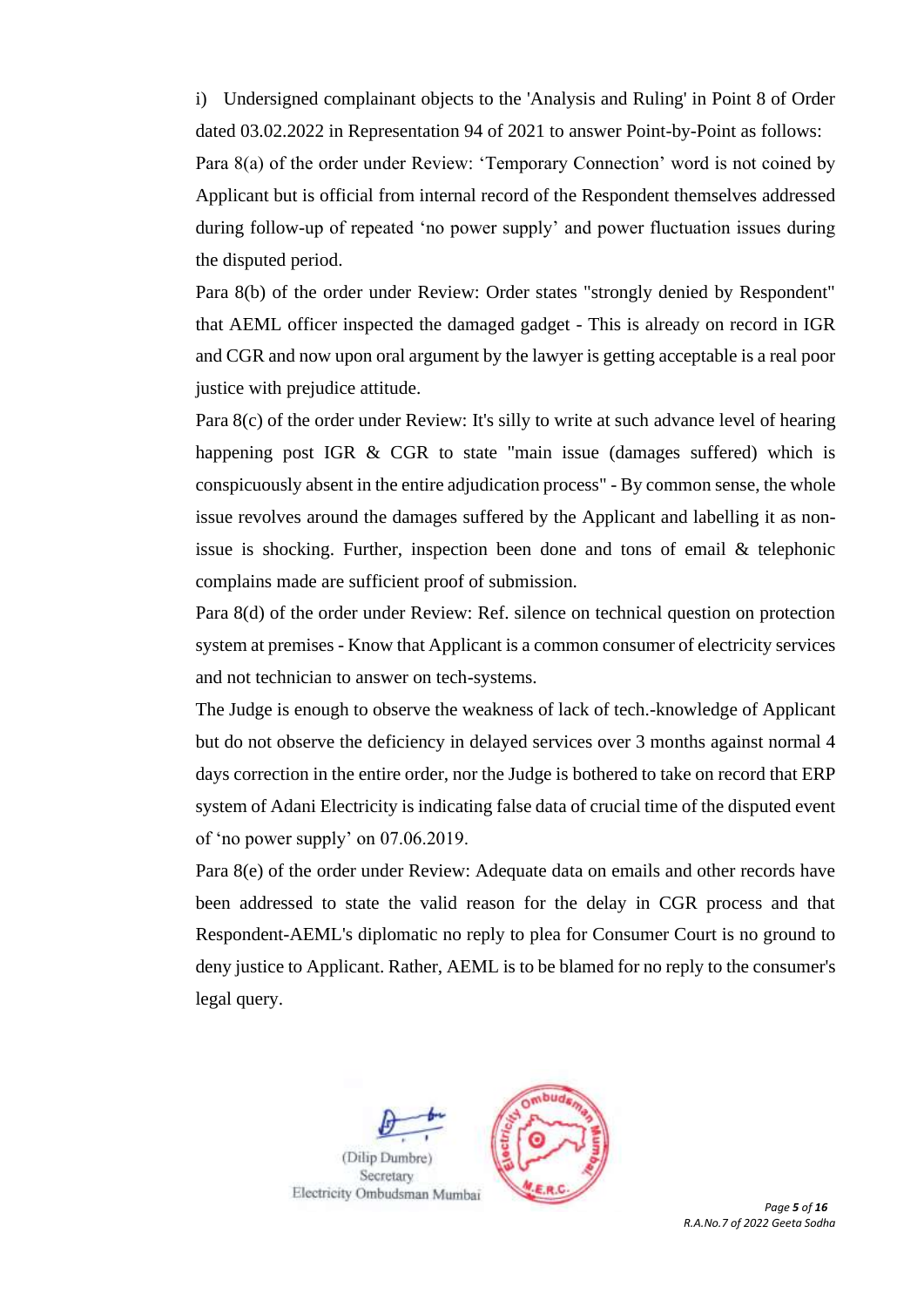Para 8(f) of the order under Review: Provision vide EO Regulation 2006 admits "to pay such amount as may be awarded by it as compensation to the consumer for any loss or damage suffered by the consumer" .... in fact, the Applicant was kind enough to give an option to directly REPLACE the damaged gadgets as his loss is actual for which he is forced to suffer for negligent service by Respondent-AEML. Thus, Applicant is clean of not laying any conspiracy in the name of damages

Para 8(g) of the order under Review: Legal query by Applicant with plea to address this matter post IGR to Consumer Court was not intentionally answered by Respondent-AEML for over 2 years and so, blaming Applicant for this delay is bad in law

Para 8(h) of the order under Review: Missing signature in authorization letter is a clerical matter and can be rectified at any point, BUT it cannot be a cause of denying justice.

The Applicant prays that the present Review Application be allowed as per Regulation 22 of CGRF & EO Regulations 2020 and accepted in the interest of justice, The impugned order be set aside, and prayers made in the Representation for billing month September 2020 which is under review be allowed/granted along with compensation of Rs. 25000/- towards mental agony, travelling, manpower lost for follow up.

4. The Respondent vide its letter dated 21.02.2022 has submitted its reply which is stated in brief as below: -

- (i) As per the provisions of Regulation 22 of the CGRF & EO Regulations 2020, application for review can be filed only upon the discovery of new and important matter or evidence which, after the exercise of due diligence, was not within the knowledge of the applicant or could not be produced by him at the time when the order was passed or on account of some mistake or error apparent from the face of the record. The review application filed by the Applicant does not disclose discovery of any such new or important matter or any mistake or error apparent from the face of the record.
- (ii) The principal issue raised by the Applicant in her representation was inter-alia related to replacement of alleged damaged TV, AC, Washing Machine, Refrigerator or seeking





*Page 6 of 16 R.A.No.7 of 2022 Geeta Sodha*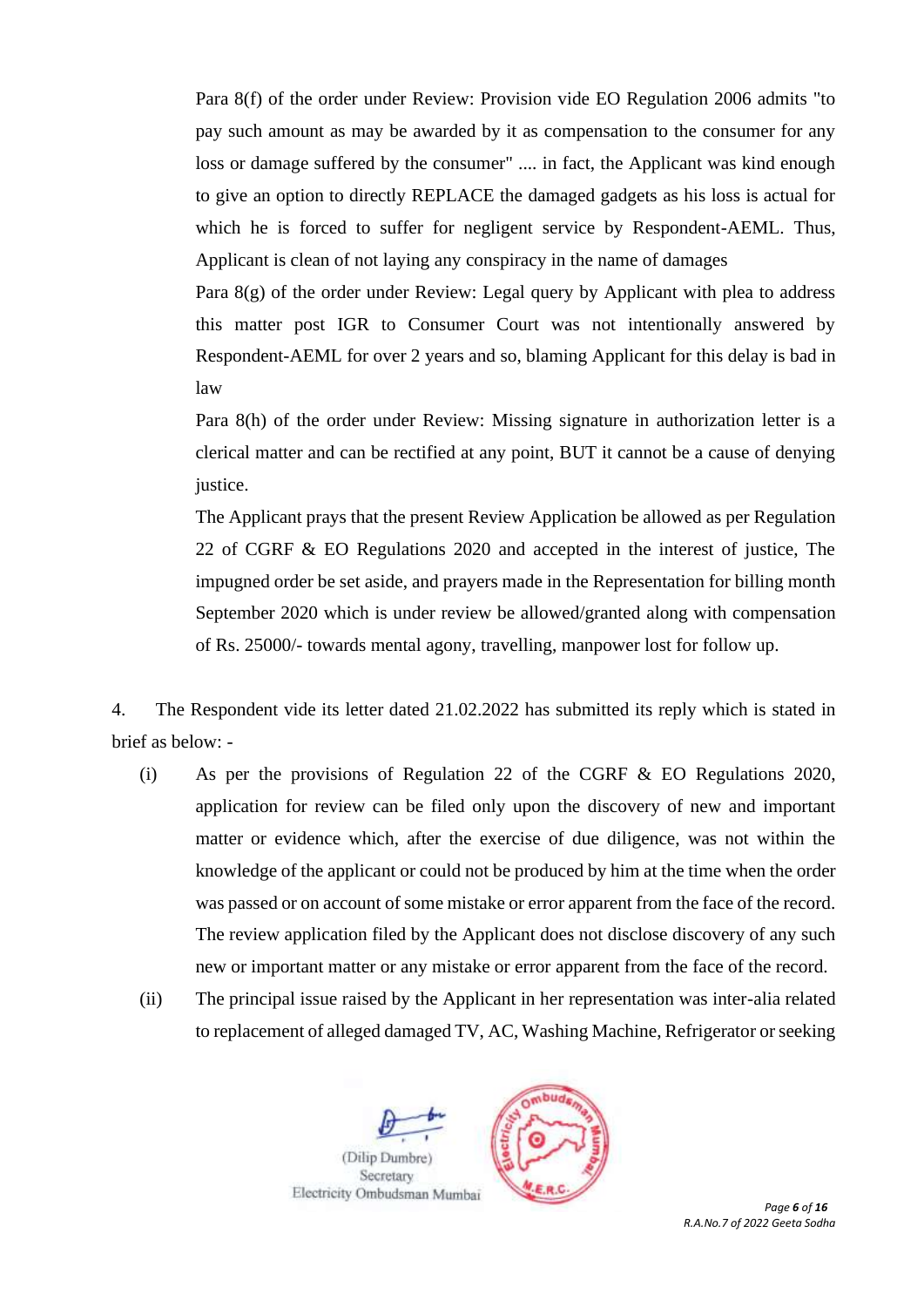compensation of Rs. 125000/-. It is further alleged by the Applicant that, there is negligence of over three months with regards to 'Temporary Connection' causing gadget loss due to power fluctuation. This Hon'ble Authority has decided the representation in substance by completely dealing with the issue and recorded reasons as provided under regulation 20. 3 of the CGRF & EO Regulations 2020 in the interest of justice and ensured transparency while exercising its power.

- (iii) The Respondent submits that the present review application is nothing but repetition of arguments which have already been considered by this Hon'ble Ombudsman in the proceedings. All issues raised by the Applicant in the present review application have already been replied and orally argued by the parties before this Hon'ble Ombudsman during the hearing of the representation.
- (iv) The various allegations levelled by the Applicant are unfounded, unwarranted in review application. The Respondent has represented the entire facts in its reply dated 18.01.2022 while deciding Representation No. 94 of 2021. There is no misrepresentation as alleged by the Applicant. The same is not repeated here for the sake of brevity.
- (v) Therefore, the contention of the Applicant does not sustain either in law and or on facts. The issues raised in the review are not tenable, since a review is by no means an appeal in disguise whereby a decision is to be re-heard and corrected but lies only for patent error.
- (vi) The Respondent referred and relied upon the Judgments passed by Hon'ble Supreme Court in Review Petition (CRL.) No. 453 of 2012 in Writ Petition (CRL.) 135 of 2008, in Case of Kamlesh Verma Vs Mayawati & Ors, in which it is observed as under:

*"8) This Court has repeatedly held in various judgments that the jurisdiction and scope of review is not that of an appeal and it can be entertained only if there is an error apparent on the face of the record. A mere repetition through different counsel, of old and overruled arguments, a second trip over ineffectually covered grounds or minor mistakes of inconsequential import are obviously insufficient." ….. Emphasis added*

The Respondent also referred and relied upon the judgment passed by the Hon'ble Supreme Court in Case of Jain Studios Ltd. vs. Shin Satellite Public Co. Ltd., (2006) 5 SCC 501, the Hon'ble Supreme Court held as under: -





*Page 7 of 16 R.A.No.7 of 2022 Geeta Sodha*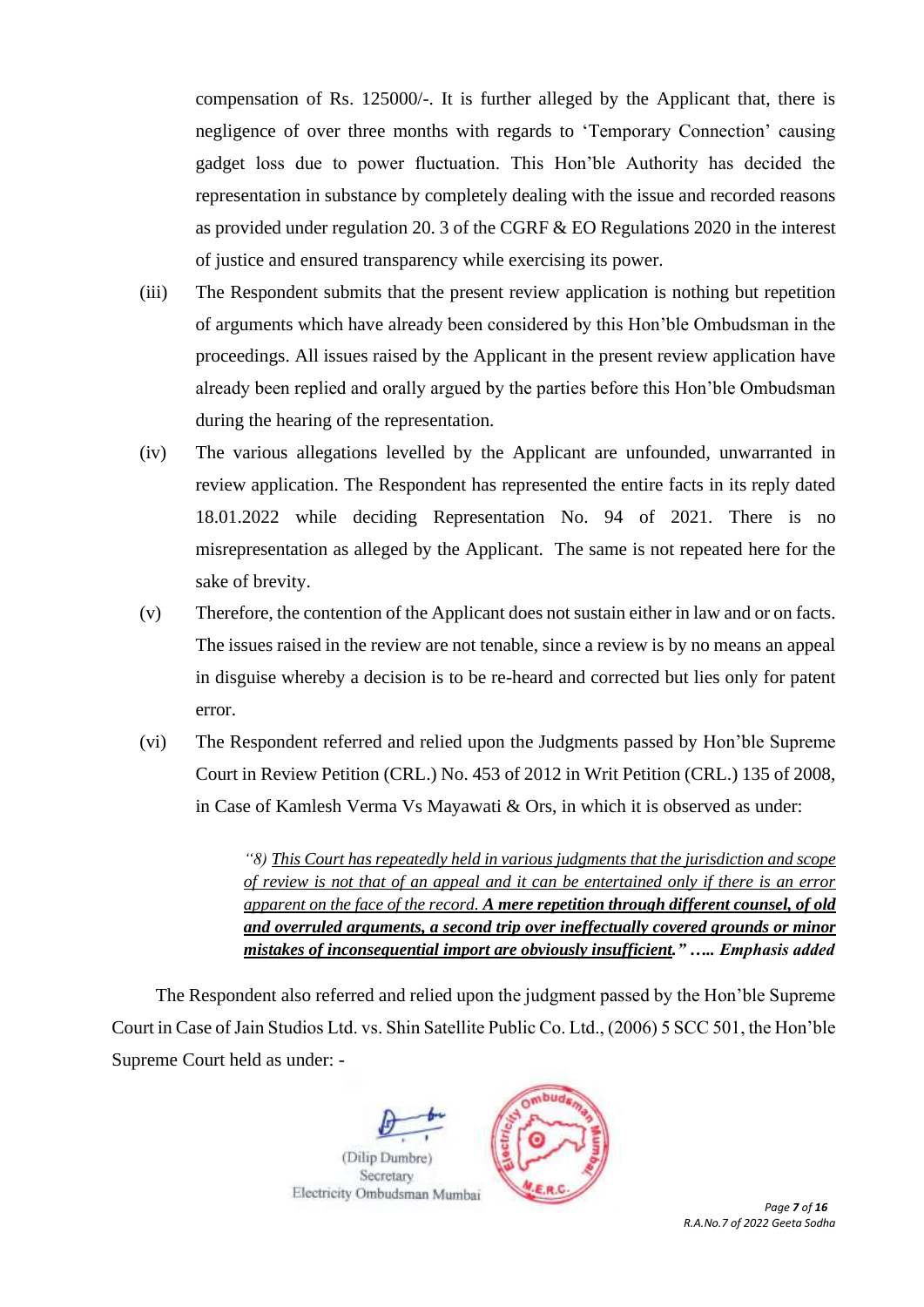"*11. So far as the grievance of the Applicant on merits is concerned, the learned counsel for the opponent is right in submitting that virtually the Applicant seeks the same relief which had been sought at the time of arguing the main matter and had been negatived. Once such a prayer had been refused, no review petition would lie which would convert rehearing of the original matter. It is settled law that the power of review cannot be confused with appellate power which enables a superior court to correct all errors committed by a subordinate court.* **It is not rehearing of an original matter. A repetition of old and overruled argument is not enough to reopen concluded adjudications***. The power of review can be exercised with extreme care, caution and circumspection and only in exceptional cases." (Emphasis added)*

- (vii) There is no mistake that could constitute a legally valid ground for filing the present review application. The review application is not tenable under law and liable to rejected by this Hon'ble Authority.
- (viii) In view of the above-mentioned facts, the Respondent prayed that the review application be dismissed with exemplary cost in the interest of justice.

5. Physical Hearing was held on 28.02.2022 by following Covid-19 epidemic safety norms. The representative of the Applicant argued that this grievance redressal mechanism has limited powers to award compensation for negligence of the Respondent, and so she had intended to file this grievance before the District Consumer Forum for the same and had been asking the Respondent to provide a letter to settle this matter before the District Consumer Forum, but the Respondent diplomatically avoided to issue such letter. The Appellant further argued that only her electric connection, out of about 28 meters of the premises, had power fluctuations. There was no power supply on the midnight of 07.06.2019 at her home. Hence, a complaint was lodged which was resolved immediately by giving temporary connection. This connection arrangement continued for about 3 months. The power fluctuation was observed which had resulted damages to gadgets. The Appellant further stated that there was no power supply on 22.08.2019 and was attended subsequently. Only in September 2019 the electric connection was normalized. The Appellant further argued that numerous emails, letters, and phone calls were made between the period from June to September 2019 on power fluctuation issues. However, no prompt action was taken by Respondent. She also stated that Mr. Patil, officer of the Respondent had inspected the damaged gadgets at her premises. The Appellant further state that





*Page 8 of 16 R.A.No.7 of 2022 Geeta Sodha*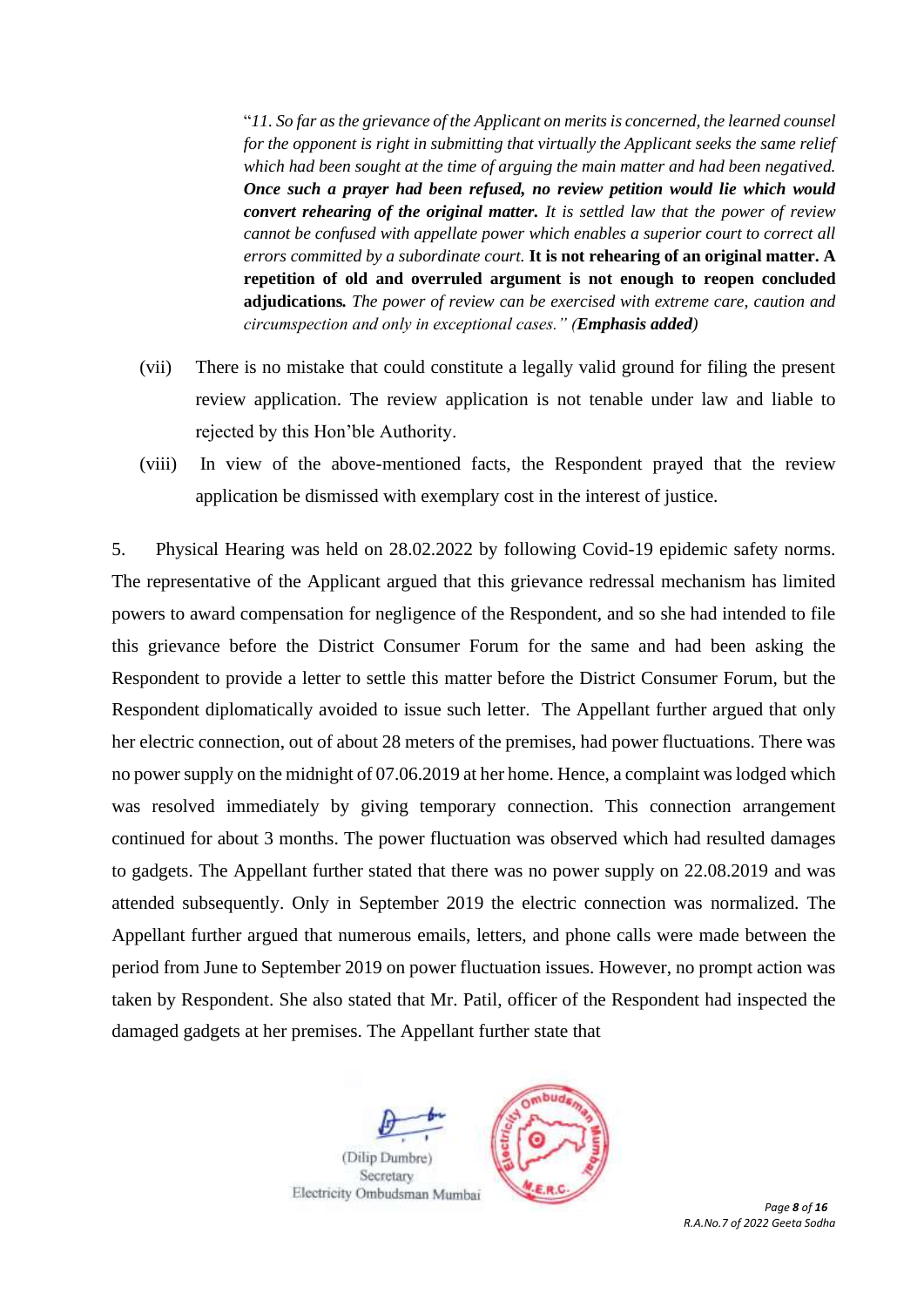- ➢ The wrong data punched in ERP system of crucial 'No Power' on 7.6.2019 midnight being mis-mentioned at morning 8 a.m. hrs.
- ➢ 'Temporary Connection' was only given to the Review Applicant in the entire building and that too for more than 3 months against 4 days.
- ➢ 'Temporary Connection' is officially on record as informed by the Customer Care during complain but Respondent's lawyer argues in writing that no such connection was given. It is a misrepresentation of facts.
- $\triangleright$  Due to negligence in service for more than 3 months, repeated power fluctuations were observed, and complaint was made. Consequently, home gadgets got damaged with PCB burn issue which cannot be coincidence.
- ➢ Inspection done by Mr. Patil of Respondent is duly recorded and unobjected in IGRC and the Forum but sudden U-turn by the Respondent's lawyer before the Hon'ble Electricity Ombudsman that such inspection never happened shows its bad misrepresentation of facts.

The Applicant approached the Respondent in time to solve her grievance, however, the Respondent has delayed for attending her grievance. The Applicant requested the Respondent to jointly go to the Consumer Court, instead of 3-tier grievance redressal mechanism established by the Commission. However, the Respondent did not reciprocate diplomatically. Hence, time barred is not correct as per Regulation.

By law of Management principle: Rights (Bill pay) comes with Responsibility (for services) and Accountability (For losses). Why should the Respondent not be accountable towards clear evidence of negligence and delay services to Appellant? Why submission of over-smart Lawyer being seriously accepted who is not a witness to ground reality? This is nothing but misrepresentation. Statement like 'no temporary connection given' and 'no inspection done on loss of gadgets' has been taken seriously in the impugned order.

The Applicant prays for seeking replacement of damaged TV, A.C., Refrigerator, Washing Machine or Compensation of Rs.1,25,000/- as deem fit against the negligence of the Respondent.

6. The Respondent reiterated its written reply dated 24.02.2022. The points raised for review by the Applicant were already on record for perusal while deciding the original Representation. This is not the fit case for Review as the Applicant has not pointed out any new discovery in the matter. The Applicant has failed to show any error on the face of record. As such the present



*R.A.No.7 of 2022 Geeta Sodha*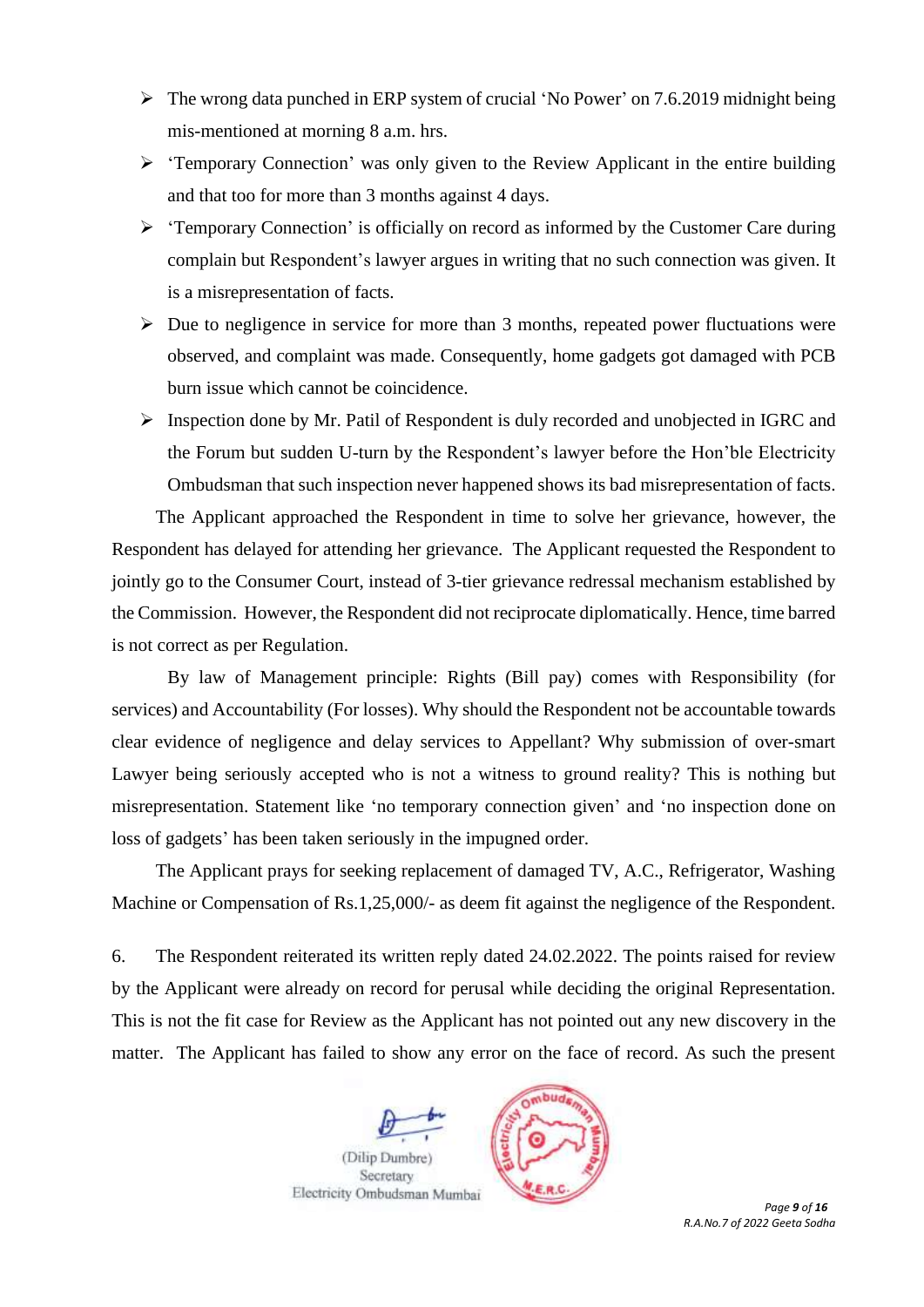review is not maintainable considering the provision of Regulation 22 of the CGRF & EO Regulations 2020.

Post hearing, the Respondent stated that the representative (Mritunjay Jha) of the Respondent is law Graduate and is not advocate as defined in Advocate Act.

## **Analysis and Ruling**

7. Heard both the parties and perused the documents on record. At the outset, it is important to take note of the fact that the email dated 11.02.2022 vide which the Review Applicant submitted by her is also copied to the Hon'ble Supreme Court of India, the Hon'ble Chief Minister of Maharashtra, the Hon'ble Maharashtra Electricity Regulatory Commission, Chief Executive Officer of the Respondent, and the Forum. The Applicant request to take this case for Review in the interest of Justice. Further, while perusing the submission of the Review Applicant in IGRC, then in the Forum, and finally the Representation and Review Application with the undersigned, it is felt that there is no homogeneousness / consistency in stipulations of the Review Applicant.

8. Similarly, the Applicant sent email dated 13.02.2022 which is addressed to the Hon'ble Supreme Court of India, the Hon'ble Chief Minister of Maharashtra, the Hon'ble Maharashtra Electricity Regulatory Commission, and copy to the Electricity Ombudsman, Mumbai, and Chief Executive Officer of the Respondent.

9. During hearing, the Applicant pointed out that the Respondent is being represented by a lawyer. Hence the following issues were clarified with the Respondent verbally.

- (a) Whether Mr. Mritunjay Jha is legal consultant of AEML or regular employee of AEML?
- (b) Whether he is practising advocate with valid registration from the competent authority?

The Respondent submitted that he is not a legal consultant of the Respondent, AEML. He is a regular employee with designation of Dy. Manager (Legal) and also Nodal Officer for grievance redressal mechanism and drawing a monthly salary. He is not a practising advocate and does not hold valid registration from the competent authority to practice in court of law.



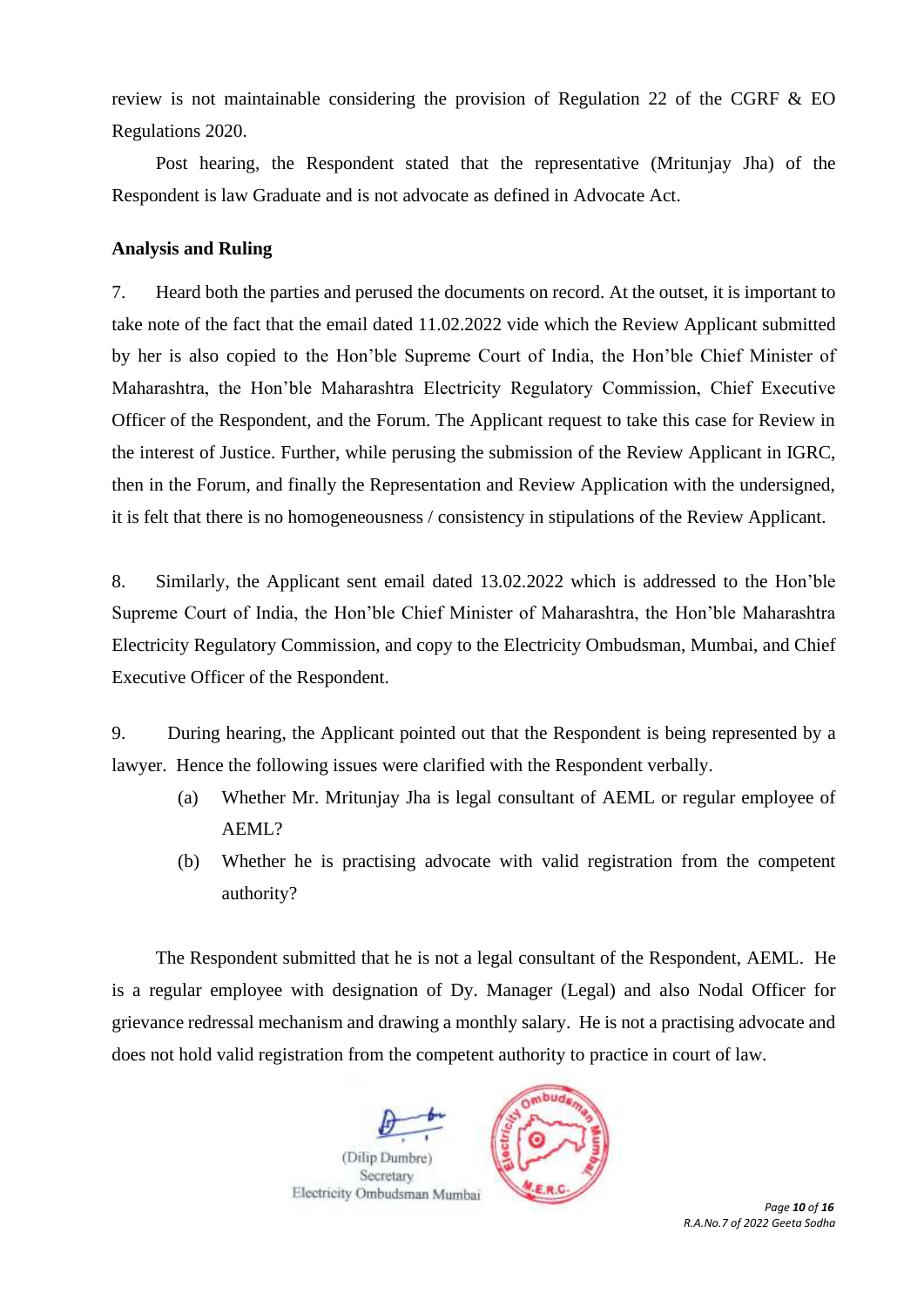On this submission, I referred to some of the important provisions of the Advocate Act 1961 which are as follows: -

#### *Section 2:*

- *(a) "advocate" means an advocate entered in any roll under the provisions of this Act;*
- *(k) "roll" means a roll of advocates prepared and maintained under this Act;*
- *(n) "State roll" means a roll of advocates prepared and maintained by a State Bar Council under Section 17.*

## *Section 6:*

*Functions of State Bar Councils: (1) The functions of a State Bar Council shall be (a) to admit persons as advocates on its roll*

#### *Section 22:*

*Certificate of enrolment. — (1) There shall be issued a certificate of enrolment in the prescribed form by the State Bar Council to every person whose name is entered in the roll of advocates maintained by it under this Act.*

- *Section 29. Advocates to be the only recognised class of persons entitled to practise law.—Subject to the provisions of this Act and any rules made thereunder, there shall, as from the appointed day, be only one class of persons entitled to practise the profession of law, namely, advocates.*
- *Section 30. Right of advocates to practise.—Subject to provisions of this Act, every advocate whose name is entered in the 1[State roll] shall be entitled as of right to practise throughout the territories to which this Act extends,— (i) in all courts including the Supreme Court; (ii) before any tribunal or person legally authorised to take evidence; and (iii) before any other authority or person before whom such advocate is by or under any law for the time being in force entitled to practise.*

In view of the above provisions of the Advocate Act 1961 and explanation submitted by the Respondent, the primary objection of the Review Applicant does not sustain.

10. After careful reading of the Review Application, it is seen that the Review Applicant has repeated what it has already brought on record in the original Representation No. 94 of 2021, order of which is under review. The Review Applicant has not brought out any new issue which she was not knowing at the time of filing the original Representation. The Review Applicant has tried to emphasize the wrong recording of the No Power Complaint in the ERP System assuming that what





*R.A.No.7 of 2022 Geeta Sodha*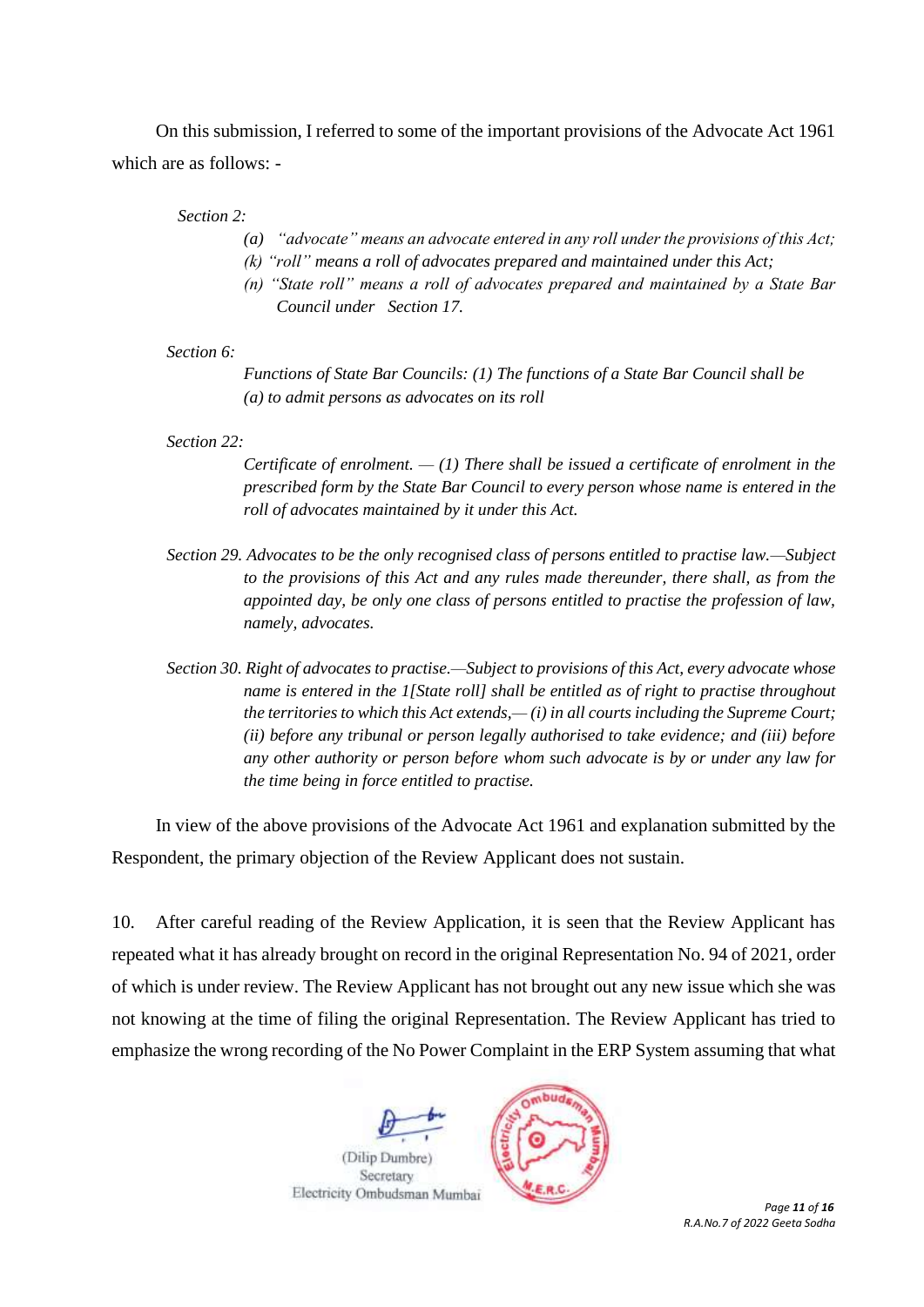the Review Applicant trying to put on record, the time of occurrence and the time recorded by the Respondent are different, it has no bearing on the outcome of the order.

11. I failed to understand as to why the learned Representative of the Review Applicant is ignoring the fact that there exists no regulatory provision which empowers the adjudicating authority, the undersigned, to grant compensation for indirect, consequential, incidental loss of the Review Applicant. In this case, the damages to home appliances. Even the Review Applicant is aware that it is a fact and for such damages, it is to approach the District Consumer Dispute Redressal Forum. All these issues have been recorded in the order dated 03.02.2022 in Representation No. 94 of 2021.

12. Scope of Review under the Regulation 22 of the CGRF & EO Regulations 2020 is very limited. The said Regulation is quoted below: -

- *"22 Review of Order of Electricity Ombudsman* 
	- *22.1 Any person aggrieved by an order of the Electricity Ombudsman, including the Distribution Licensee, may apply for a review of such order within thirty (30) days of the date of the order to the Electricity Ombudsman, under the following circumstances: (a) Where no appeal has been preferred;* 
		- *(b) on account of some mistake or error apparent from the face of the record;*
		- *(c) upon the discovery of new and important matter or evidence which, after the exercise of due diligence, was not within his knowledge or could not be produced by him at the time when the order was passed.*
	- *22.2 An application for such review shall clearly state the matter or evidence which, after the exercise of due diligence, was not within his knowledge or could not be produced by him at the time when the order was passed or the mistake or error apparent from the face of the record.*
	- *22.3 The review application shall be accompanied by such documents, supporting data and statements as the Electricity Ombudsman may determine.*
	- *22.4 When it appears to the Electricity Ombudsman that there is no sufficient ground for review, the Electricity Ombudsman shall reject such review application: Provided that no application shall be rejected unless the applicant has been given an opportunity of being heard.*
	- *22.5 When the Electricity Ombudsman is of the opinion that the review application should be granted, it shall grant the same provided that no such application will be granted without previous notice to the opposite side or party to enable him to appear and to be heard in support of the order, the review of which is applied for."*



*R.A.No.7 of 2022 Geeta Sodha*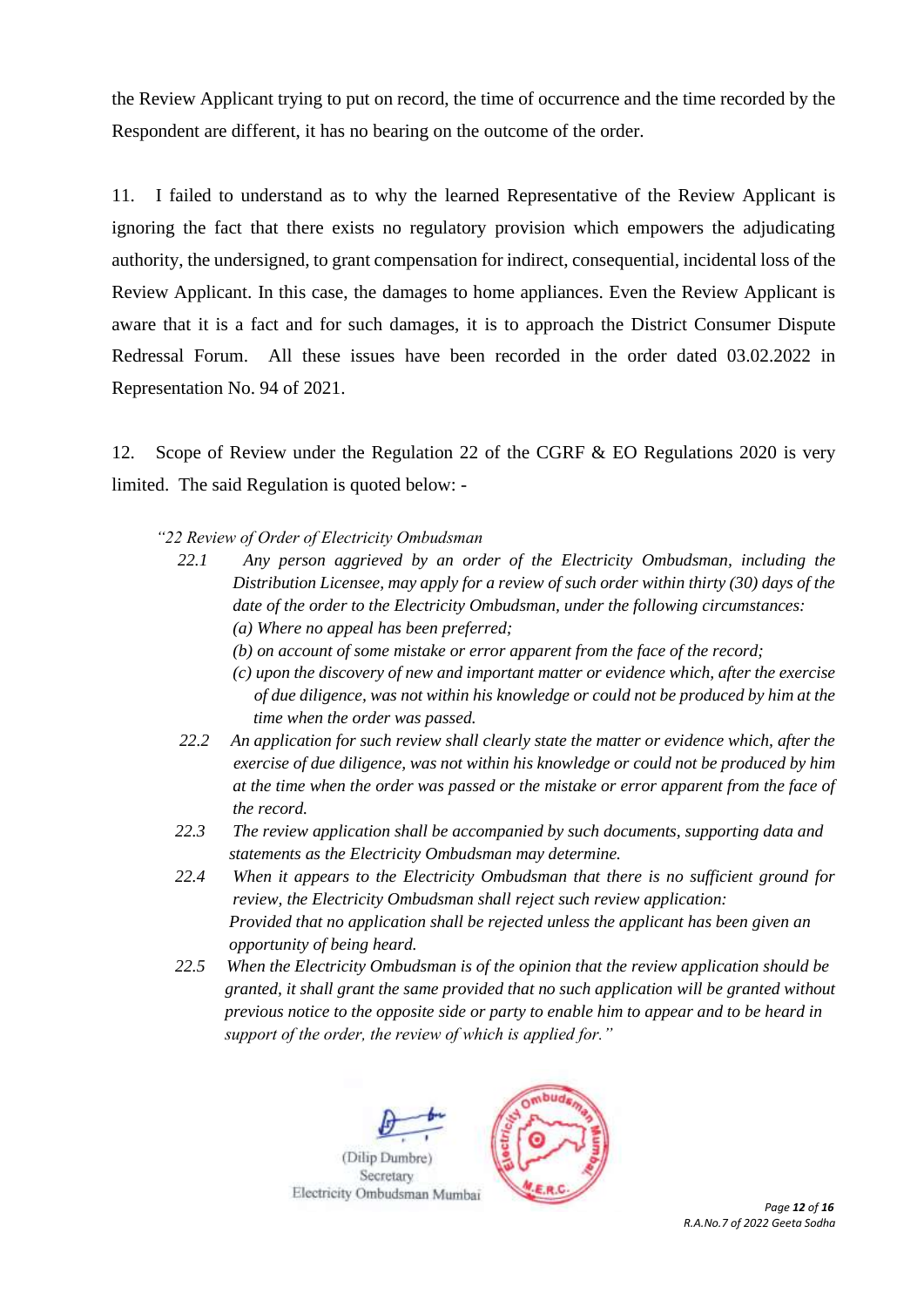This apart, another important fact is that the Review Applicant approached the Forum after two years from the cause of action. The erstwhile Regulation 6.6 of CGRF & EO Regulations 2006, and now Regulation 7.8 of CGRF & EO Regulations 2020 is quoted below: -

*"The Forum shall not admit any Grievance unless it is filed within two (2) years from the date on which the cause of action has arisen."*

This issue has already been discussed at the Forum as well as in the order dated 03.02.2022 in Representation 94 of 2021. The Applicant approached the IGRC on 25.11.2019 on the grievance of June 2019 where the cause of action has arisen. The IGRC has passed its order on 14.01.2020. Thereafter, the Applicant approached the Forum on 30.09.2021 and the Forum has issued its order on 01.12.2021. It is mandatory that the Applicant should approach the Forum within two (2) years from the date on which the cause of action has arisen. This Regulation is appropriately evaluated in W.P. No. 6859, 6860, 6861 and 6862 of 2017 decided on 21.08.2018 by the Hon. Bombay High Court, Bench at Aurangabad which is very much relevant to the instant Representation. The relevant portion of the Judgment is quoted below:-

*"37. As such, owing to these distinguishing features in the Electricity Act r/w the Regulations and from the facts before the Hon'ble Supreme Court in the S.S. Rathore case (supra), it becomes necessary to reconcile Regulation 6.2 and 6.4 with 6.6 and 6.7. The Law of interpretations mandates that the interpretation of the provisions of the statutes should be such that while appreciating one provision, the meaning lend to the said provision should not render any other provision nugatory. In short, while dealing with such provisions, the interpretation should lead to a harmonious meaning in order to avoid violence to any particular provision. Needless to state, if it is inevitable, a Court may strike down a Regulation or a Rule as being inconsistent/incompatible to the Statutes. In no circumstances, the rules or the regulations would override the statutory provisions of an enactment which is a piece of parliamentary legislation.*

*38. While considering the Law of Interpretation of Statutes, the Apex Court has concluded in the matter of Progressive Education Society and another Vs. Rajendra and another [(2008) 3 SCC 310] that while embarking upon the exercise of interpretation of statutes, aids like rules framed under the Statute have to be considered. However, there must be a harmonious construction while interpreting the statute alongwith the rules. While concluding the effect of the rules on the statute, the Hon'ble Apex Court observed in paragraph No.17 that the rules cannot override the provisions of the Act.*

*39. In the matter of Security Association of India and another Vs. Union of India and others, the Hon'ble Apex Court held that it is a well established principle that there is a presumption towards* 





 *Page 13 of 16 R.A.No.7 of 2022 Geeta Sodha*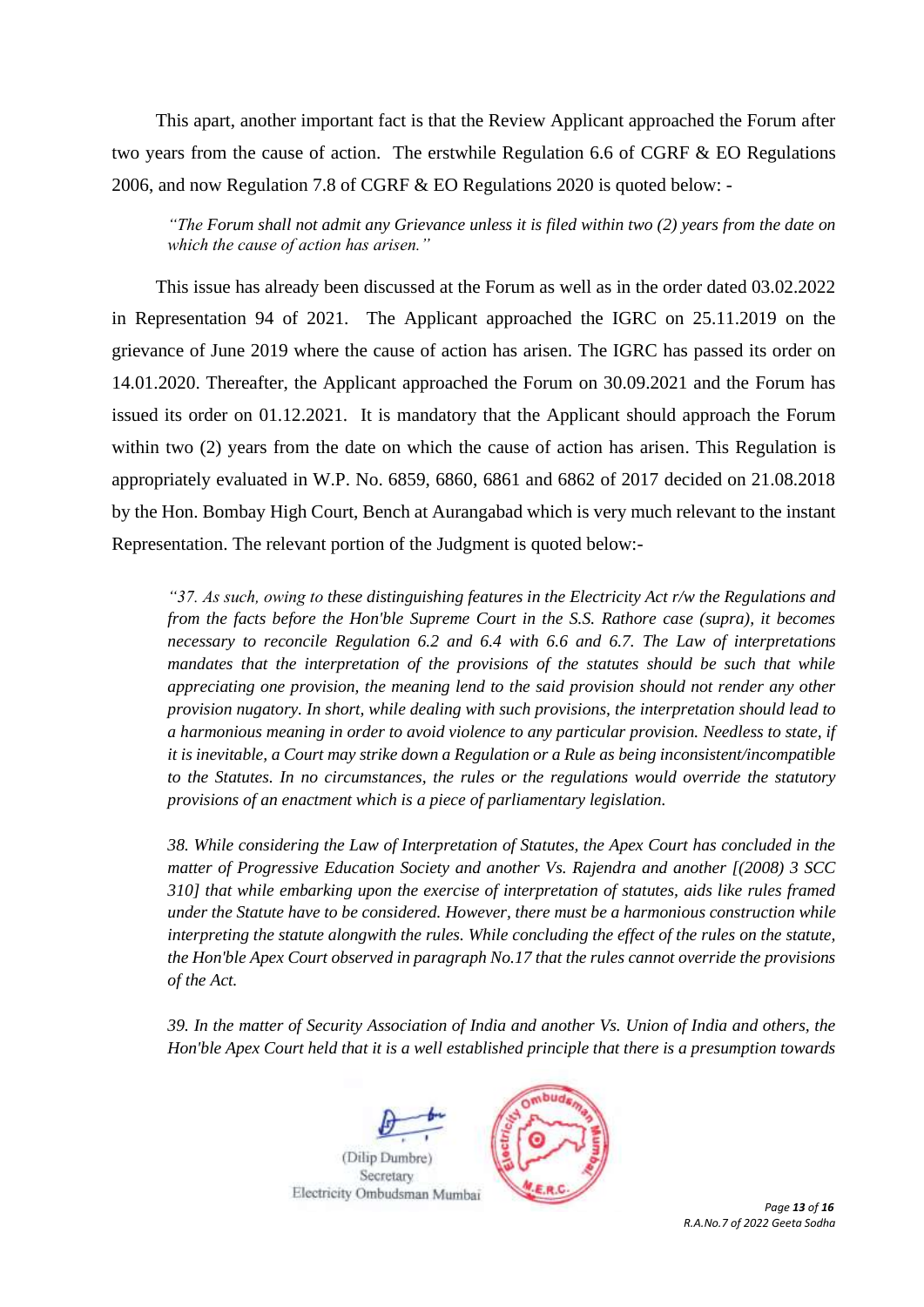*the constitutionality of a statute and the Courts should proceed to construe a statute with a view to uphold its constitutionality. Several attempts should be made to reconcile a conflict between the two statutes by harmonious constructions of the provisions contained in the conflicting statutes.*

*42. I have concluded on the basis of the specific facts of these cases that once the FAC Bill is raised by the Company and the said amount has to be deposited by the consumer to avoid disconnection of the electricity supply, the consumer cannot pretend that he was not aware of the cause of action. As such and in order to ensure that Section 42(5) r/w Regulation 6.2, 6.4, 6.6 and 6.7 coexist harmoniously, I am of the view that the consumer has to approach the Cell with promptitude and within the period of 2 years so as to ensure a quick decision on his representation. After two months of the pendency of such representation, the consumer should promptly approach the Forum before the expiry of two years from the date of the cause of action.*

*43. If I accept the contention of the Consumer that the Cell can be approached anytime beyond 2 years or 5/10 years, it means that Regulation 6.4 will render Regulation 6.6 and Section 45(5) ineffective. By holding that the litigation journey must reach Stage 3 (Forum) within 2 years, would render a harmonious interpretation. This would avoid a conclusion that Regulation 6.4 is inconsistent with Regulation 6.6 and both these provisions can therefore coexist harmoniously.*

*44. Having come to the above conclusions, I find in the first petition that the FAC Bills for December 2013, February and May 2014, are subject matter of representation of the consumer filed before the Cell on 08/08/2016. In the second petition, the FAC Billing from June to November 2012 are subject matter of the representation dated 27/08/2016. In the third petition, the FAC Bills from January to March 2010 are subject matter of the representation to the Cell, dated 26/06/2016. In the last matter, the representation before the Cell for the second electricity connection is dated 08/08/2016 with reference to the FAC Bills of December 2013, February and May 2014.*

*45. As such, all these representations to the Cell were beyond the period of two years. The impugned orders, therefore, are unsustainable as the Forum could not have entertained the said grievances under Regulation 6.6 and 6.7 after two years from the date of the consumer's grievance.*

*46. As such, all these petitions are allowed. The impugned orders of the Forum are quashed and set aside. The grievance cases filed by the Consumer are rejected for being beyond the limitation period."*

Therefore, order dated 03.02.2022 in Representation No. 94 of 2021 has been appropriately decided by the undersigned, both on merit and limitation.

13. I am, of the opinion that all important issues in sum and substance, has been covered in the original order. The review application is nothing but repetition of the original representation barring few exceptions. The Applicant is trying to seek appeal under the guise of review which is



*R.A.No.7 of 2022 Geeta Sodha*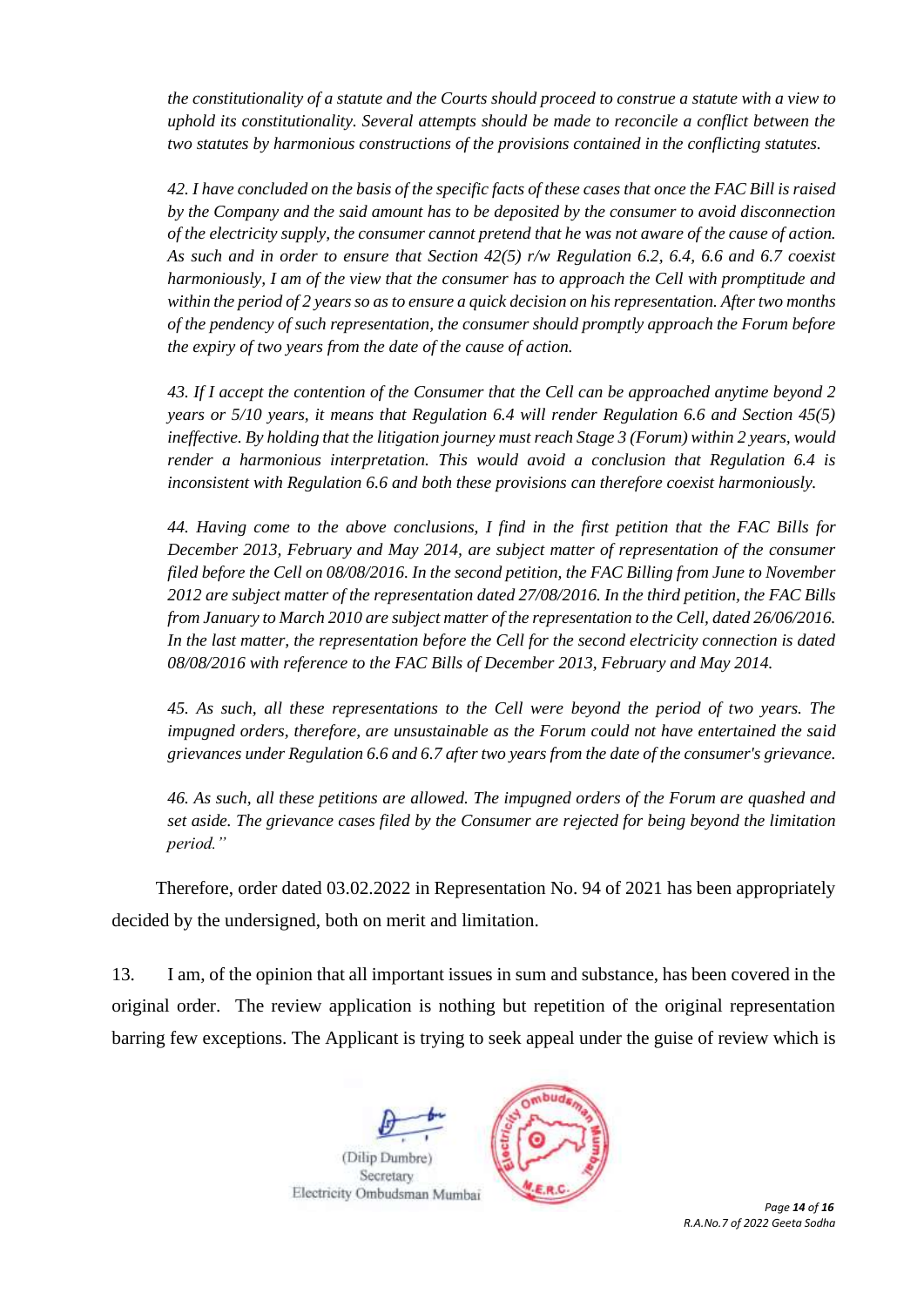not permitted. The scope of the review is very limited. The mistake on the face of record in the order need not necessarily be searched through a microscope, it should be clearly visible at the first glance. The undersigned has power to review its ruling to correct a patent error and not a minor mistake of inconsequential import. This principle has been stipulated in many judicial pronouncements of the Constitutional Courts which are quoted below: -

*(a) Kamlesh Varma v/s Mayawati and Ors* reported in 2013 AIR (SC) 3301, the Supreme Court has held as under: -

*"8) This Court has repeatedly held in various judgments that the jurisdiction and scope of review is not that of an appeal and it can be entertained only if there is an error apparent on the face of the record. A mere repetition through different counsel, of old and overruled arguments, a second trip over ineffectually covered grounds or minor mistakes of inconsequential import are obviously insufficient."*

*(b)* In the matter of *Jain Studios Ltd v/s Shine Satellite Public Co. Ltd.* reported in (2006) 5 SCC 501, the Supreme Court held as under: - *"11. So far as the grievance of the Applicant on merits is concerned, the learned counsel for* 

*the opponent is right in submitting that virtually the Applicant seeks the same relief which had been sought at the time of arguing the main matter and had been negatived. Once such a prayer had been refused, no review petition would lie which would convert rehearing of the original matter. It is settled law that the power of review cannot be confused with appellate power which enables a superior court to correct all errors committed by a subordinate court. It is not rehearing of an original matter. A repetition of old and overruled argument is not enough to reopen concluded adjudications. The power of review can be exercised with extreme care, caution and circumspection and only in exceptional cases."*

14. As set out in the opening paragraph of the Analysis and Ruling, the action on the part of the Review Applicant in sending emails to the Hon'ble Supreme Court of India, the Hon'ble Chief Minister of Maharashtra, the Hon'ble Maharashtra Electricity Regulatory Commission is not appropriate, particularly, when the order has been issued and the Review Applicant has intended to file this Review Application. This amounts to influencing the adjudicating authority, the undersigned and further tantamount undue interference in the administration of justice. Moreover, the language used in the Review Application is not appropriate and to some extent is derogatory in nature, and casting aspirations on the adjudicating authority. I failed to understand the propriety in dealing the issue in such a fashion tone and toner of which is uncalled for. It does not augur well for the learned representative of the Applicant.